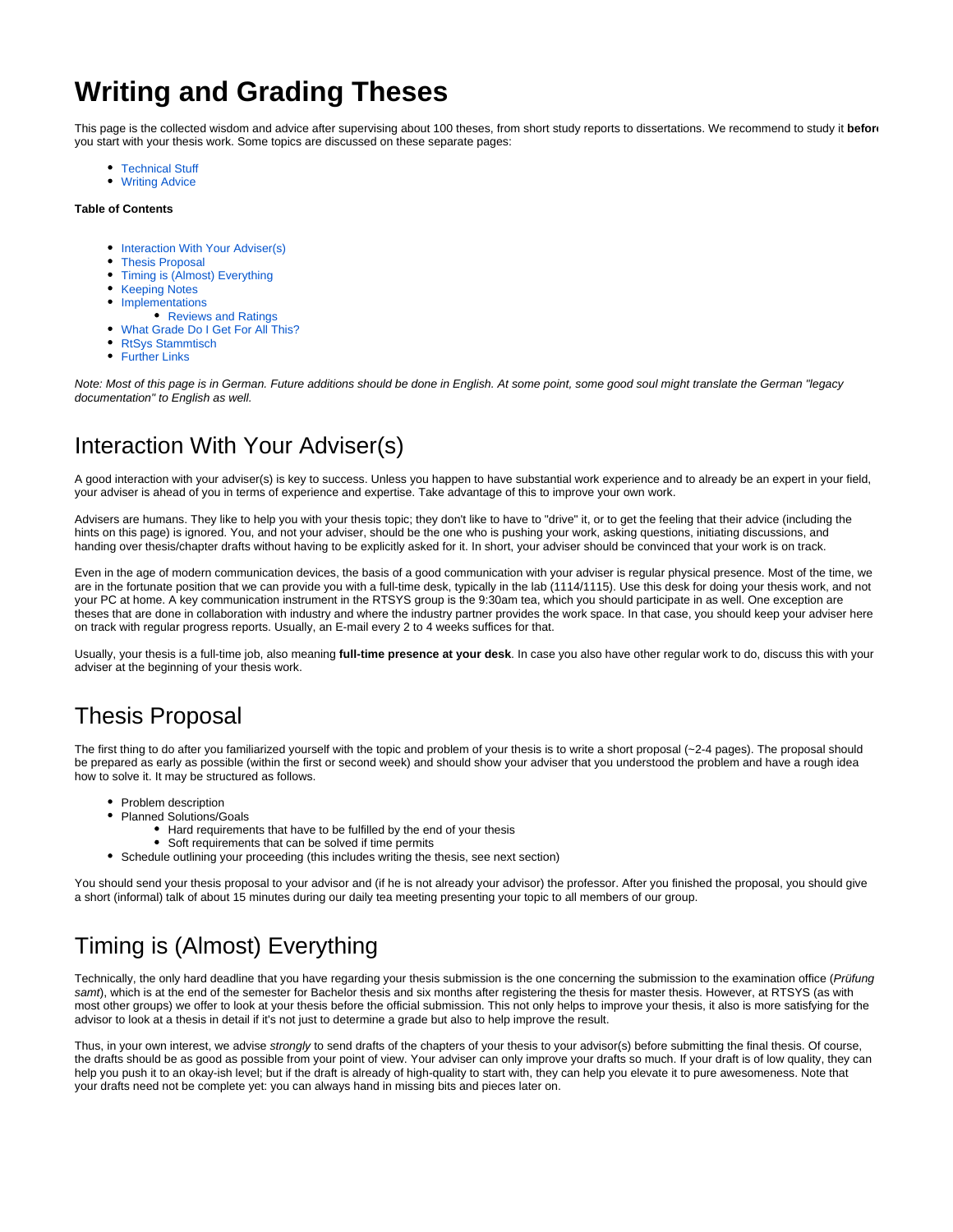The process is usually that 1) you send a draft to the doctoral student(s) directly advising you, 2) you get feedback from them, 3) you implement that feedback, 4) you send the revised draft to the Prof. Yes, this pipeline takes time, and often there are holidays and travel plans to take into account as well, in particular for deadlines at the end of the summer semester. Here's a schedule that has proven to work well regarding when to hand in what to your direct advisors. Of course, sticking to that schedule is YOUR responsibility, you should not rely on your advisors to remind you of it.

| What                   | When (AT<br>THE.<br><b>LATEST)</b>     | <b>Motivation</b>                                                                                                                                                                                                                                                |
|------------------------|----------------------------------------|------------------------------------------------------------------------------------------------------------------------------------------------------------------------------------------------------------------------------------------------------------------|
| Outline                | 3 months<br>before final<br>submission | Once you are halfway through your thesis, you should have a basic idea of which topics you want to cover in your thesis.<br>This must be discussed with your adviser.                                                                                            |
| $1 - 2$<br>chapters    | 4 weeks                                | The first drafts you submit are used to make you aware of basic problems of your writing style. Getting this feedback as<br>early as possible in your writing process means that you won't have to change the whole thesis after you submit your final<br>draft. |
| Compl<br>ete<br>thesis | 2 weeks                                | Submitting a draft of your complete thesis before the final submission gives your adviser enough time to find problems and<br>gives you enough time to incorporate corrections into your final thesis.                                                           |

Theses done in collaboration with industry partners follow the same schedule. The drafts you submit to your adviser at the university, however, should previously be run past your industry adviser.

# <span id="page-1-0"></span>Keeping Notes

A common experience: while you do your investigative/implementation work, everything is clear — until you try to write things up, weeks or months later. Thus we highly recommend to take notes along the way, eg, as part of a chapter draft of your thesis.

### <span id="page-1-1"></span>Implementations

The first rule of your implementation is: **"No Crashes!"** The second rule of your implementation is: **"No crashes!"** Regardless of what your code does and regardless of what the user does, your implementation should neither crash nor freeze. Whenever you make assumptions, be sure to explicitly check them. If they are not met, your code should generate (useful!) error messages instead of crashing and the user should be able to continue working with it.

Since you're working in an academic context, you will have less resources (less time, in particular) available than in a commercial setting. Also, your work probably won't have to compete with commercial applications. It follows that everything you develop will be less comprehensive and will have less features than a commercial product. What doesn't follow is that your implementation should be less meticulous or less documented than in a professional setting. Quite the contrary, in fact: commercially developed code often suffers from tight deadlines, the need to add new features, and at times a certain ignorance. You implementation, on the other hand, is supposed to be your masterpiece. It should reflect what you're currently capable of. Even though your software won't cause considerable economical damage or kill people, it probably won't exist in isolation. It will much rather be part of the KIELER project, which other people are supposed to use or develop further. The quality (and grade) of your thesis will be judged in part based on your implementation. Since this is the case, make use of the fact that your adviser probably has much more experience writing code than you do. Ask him or her to review your code and to give you feedback on how to improve.

Let's look at an example. Suppose your thesis is a proof of concept. This means that you should constrain the goals of your thesis (**in accordance with your adviser**) to a well-defined subset of the problem you're tackling. The end user should be well aware of what your implementation can do and what it cannot do. A reasonable constraint could for instance be: "The transformation only works for pure signals, not for valued signals. Hierarchy-crossing transitions cannot be drawn." An unreasonable constraint could be: "Sometimes, adding a state works; other times, the software crashes." If you notice while working on your implementation that you won't be able to make certain goals, talk to your adviser. Together, you will constrain the problem further. This will allow you to solve the more constrained problem properly instead of not solving the more general problem at all. You colleagues or successors will be glad to be able to start from a smaller, but well-developed code base and add features to it instead of having to try to get your code to a reasonable quality standard — or throwing it away and starting over.

The bottom line: write clean and proper code that adheres to our coding guidelines and document it. The quality and the readability of your code and of your documentation will influence your grade.

#### <span id="page-1-2"></span>Reviews and Ratings

To make sure that code is of a certain quality, it must be run through design and code reviews. The way this works is explained [on this page.](https://rtsys.informatik.uni-kiel.de/confluence/display/KIELER/Review+Process) The reviews are not only intended to improve the quality of your code, but also to give feedback to you as a programmer to help you improve.

# <span id="page-1-3"></span>What Grade Do I Get For All This?

Zur Beurteilung einer Abschlussarbeit wird generell ein schriftliches Gutachten erstellt, welches die jeweilige Arbeit individuell würdigt (incl. Note) und an das Prüfungsamt weitergeleitet wird. Es hängt dabei von der jeweiligen Aufgabenstellung ab, welche Leistungen im Einzelfall erwartet werden; so sind z.B. die Anforderungen hinsichtlich der konkreten Umsetzung bei einer stark anwendungsbezogenen Arbeit anders als bei einer eher theoretischen Arbeit. Gewisse Anforderungen und Erwartungen hinsichtlich der Qualität der Arbeit und der Vorgehensweise des Studierenden sind jedoch allgemein gültig, und z.T. auch bereits in der jeweiligen Prüfungsordnung konkret genannt. So sieht z.B. §11(5) der Bachelorprüfungsordnung vor: "Die Note der Bachelorarbeit berücksichtigt die Problembearbeitung, die Bachelorarbeit und den Abschlussvortrag einschließlich der sich anschließenden Aussprache."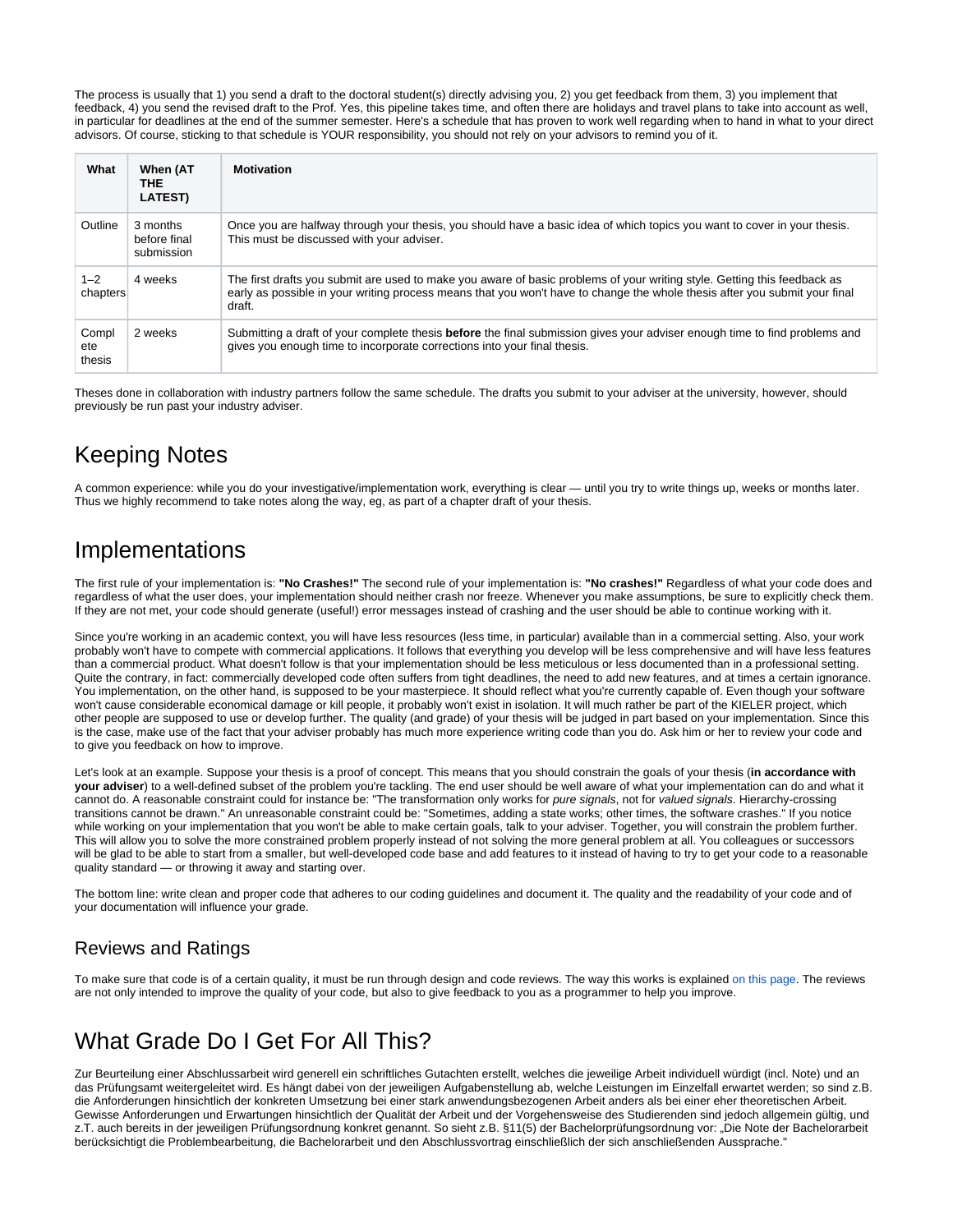Ein etwas detaillierterer Kriterien-/Bewertungskatalog ist in den beiden folgenden Tabellen angegeben. Diese sind zunächst für Bachelorarbeiten ausgelegt, finden aber - mit entsprechenden Abwandlungen - auch für Masterarbeiten Anwendung.

| <b>Merkmal</b>                                 |                                                                                                                                                         |                                                                                                                                      |                                                                                                                             |                                                                                                                                                                      | P<br>u<br>n<br>k<br>te                     |
|------------------------------------------------|---------------------------------------------------------------------------------------------------------------------------------------------------------|--------------------------------------------------------------------------------------------------------------------------------------|-----------------------------------------------------------------------------------------------------------------------------|----------------------------------------------------------------------------------------------------------------------------------------------------------------------|--------------------------------------------|
| Qualität der<br>Lösung                         | Lediglich Lösungsansätze;<br>geringes Vertrauen in die Lösung                                                                                           | Lösung von Teilproblemen                                                                                                             | Vollständige Lösung; gutes<br>Vertrauen in die Lösung                                                                       | Vollständige, gute Lösung und<br>Behandlung zusätzlicher Fragestellungen                                                                                             |                                            |
| Punkte                                         | $1 - 7$                                                                                                                                                 | $8 - 14$                                                                                                                             | $15 - 21$                                                                                                                   | $22 - 28$                                                                                                                                                            | m<br>a<br>х.<br>28                         |
| Wissenscha<br>ftliche<br>Arbeitstech<br>nik    | Systemlose Durchführung; nur<br>Literatur aus dem engsten Umfeld                                                                                        | Entwicklung einer Systematik<br>erst nach Drängen des<br>Betreuers; geringes<br>Literaturvolumen                                     | Selbständige Aufarbeitung der<br>relevanten Literatur; grobe<br>Einordung der Ergebnisse in<br>das wissenschaftliche Umfeld | Selbständige und strukturierte Erfassung<br>des Standes der Technik und der<br>Literatur; systematische Einordung der<br>Ergebnisse                                  |                                            |
| Punkte                                         | $1 - 6$                                                                                                                                                 | $7 - 12$                                                                                                                             | $13 - 18$                                                                                                                   | $19 - 24$                                                                                                                                                            | ${\sf m}$<br>a<br>х.<br>24                 |
| <b>Interaktion</b><br>mit Betreuer             | Interaktion nur auf Initiative des<br>Betreuers; schwer erreichbar; selte<br>n anwesend, weist nicht auf<br>Probleme hin                                | Unregelmäßige Interaktion,<br>jedoch generell erreichbar und<br>häufig anwesend                                                      | Regelmäßige, selbst initiierte<br>Interaktion; Stand der Arbeit<br>generell nachvollziehbar                                 | Informiert Betreuer regelmäßig über Stand<br>der Arbeit; weist umgehend auf<br>aufgetretene Probleme oder erreichte<br>Zwischenziele hin; regelmäßige<br>Anwesenheit |                                            |
| Punkte                                         | $1 - 4$                                                                                                                                                 | $5 - 8$                                                                                                                              | $9 - 12$                                                                                                                    | $13 - 16$                                                                                                                                                            | m<br>a<br>х.<br>16                         |
| Eigeninitiati<br>ve und<br>Zielstrebigk<br>eit | Geht schwierigen Problemen aus<br>dem Weg; mangelnder zeitlicher<br>Einsatz; Zeitplan wird deutlich<br>überzogen                                        | Teilweise Eigeninitiative;<br>Zeitplan im Wesentlichen<br>eingehalten                                                                | Ziel wurde mit großer<br>Eigeninitiative erreicht:<br>Zeitplan wurde eingehalten                                            | Eigeninitiative bei der Entwicklung der<br>Thematik, auch bei schwierigen<br>Problemen; Zielbewusste Zeiteinteilung                                                  |                                            |
| Punkte                                         | $1 - 4$                                                                                                                                                 | $5 - 8$                                                                                                                              | $9 - 12$                                                                                                                    | $13 - 16$                                                                                                                                                            | m<br>a<br>х.<br>16                         |
| Aufbau und<br>sprachliche<br>Qualität der      | Ausarbeitung mit schweren<br>Mängeln: fehlende Systematik,<br>Schreibfehler, schlechtes Deutsch,<br>Ausarbeitung unübersichtliche Verzeichnisse<br>usw. | Nur teilweise systematische<br>Darstellung der Ergebnisse;<br>Weitschweifigkeiten oder<br>Knappheiten, aber akzeptable<br>Gestaltung | Systematische, einleuchtende<br>Gliederung, aber leichte<br>Schwächen in Sprache und<br>Gestaltung                          | Systematische Gliederung, flüssige<br>Sprache, Bilder mit klarer Aussage,<br>deutliche Darlegung der Zusammenhänge<br>und Ergebnisse                                 |                                            |
| Punkte                                         | $1 - 4$                                                                                                                                                 | $5 - 8$                                                                                                                              | $9 - 12$                                                                                                                    | $13 - 16$                                                                                                                                                            | m<br>$\mathsf{a}$<br>х.<br>16              |
|                                                |                                                                                                                                                         |                                                                                                                                      |                                                                                                                             | <b>Summe</b>                                                                                                                                                         | ${\sf m}$<br>a<br>х.<br>$\mathbf{1}$<br>00 |

Die Umrechnung einer Punktzahl in eine Zensur ergibt sich unter Anwendung dieses Katalogs aus der folgenden Tabelle.

| Note                                           |  |  |  | $\vert$ 1,0 $\vert$ 1,3 $\vert$ 1,7 $\vert$ 2,0 $\vert$ 2,3 $\vert$ 2,7 $\vert$ 3,0 $\vert$ 3,3 $\vert$ 3,7 $\vert$ 4,0 $\vert$ |  |  |
|------------------------------------------------|--|--|--|---------------------------------------------------------------------------------------------------------------------------------|--|--|
| Mindestpunktzahl 96 88 80 72 64 56 48 40 32 24 |  |  |  |                                                                                                                                 |  |  |

# <span id="page-2-0"></span>RtSys Stammtisch

Every student who is going to write a thesis and hence is considered an integral part of our group is more than welcome to join our [RtSys Stammtisch](https://rtsys.informatik.uni-kiel.de/confluence/display/RTSYS/RtSys+Stammtisch). We will meet monthly in different restaurants in Kiel to have dinner and a good time together. Please ask your advisor or other students to invite you  $\bullet$ 

### <span id="page-2-1"></span>Further Links

- Prof. Luttenberger at the [Communication Systems Group](http://www.comsys.informatik.uni-kiel.de/) regularly offers a very good course on writing and presenting scientific work.
- "Einige typographische Grundregeln und ihre Umsetzung in LaTeX" by [Werner Struckmann](http://www.cs.tu-bs.de/ips/struck/index.html) (TU Braunschweig), [PDF](http://www.ips.tu-braunschweig.de/struckmann/unitext/typographie.pdf)  $\bullet$
- $\bullet$ "Anmerkungen zur Rechtschreibung" by [Werner Struckmann](http://www.cs.tu-bs.de/ips/struck/index.html) (TU Braunschweig), [PDF](http://www.ips.tu-braunschweig.de/struckmann/unitext/rechtschreibung.pdf)